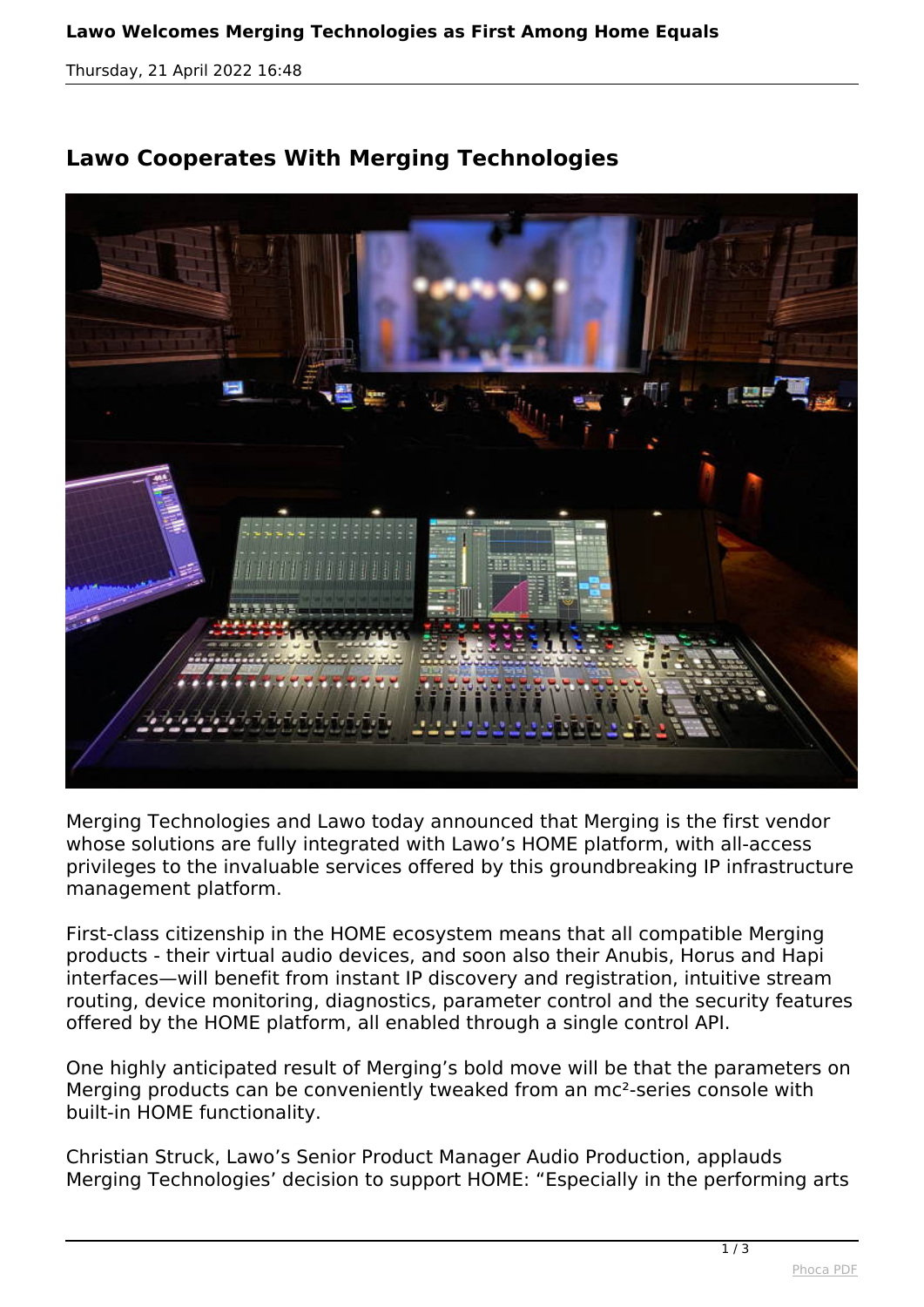*Thursday, 21 April 2022 16:48*

*where audio recording and playback quality is critical, operators frequently leverage the sonic excellence of Merging's audio preamps in combination with a Lawo mc²-series console. A direct line of communication between the two provides centralized access to comprehensive parameter tweaks and all the real-time information, security and control today's operators require."*

*Claude Cellier, Merging Technologies' CEO, concurs: "We consider the integration of Merging products with Lawo's HOME platform a perfect match. A growing number of users have been asking for a way to remotely control our preamps from a Lawo mc² console. In addition to all-round operational convenience, HOME provides lightningfast discovery and registration, and more. We are sure Merging Technologies' user base will appreciate these control and monitoring features."*

*The following Merging Technologies products are Home-compliant in beta with an expected release before summer:*

- *Anubis*
- *Hapi MKII*

*It is anticipated that all Merging I/O products will be compliant before IBC 2022. Previously shipped, eligible Merging Technologies software and hardware can be added to the HOME ecosystem via a simple firmware update available with a similar schedule.*

*"Lawo has always been open to granting other vendors access to the HOME management platform," explains Axel Kern, Lawo's Senior Director Cloud and Infrastructure Solutions. "I'm particularly pleased that Merging Technologies, a highly respected vendor, should be the first to see eye-to-eye with a steadily growing number of Lawo products. And I look forward to welcoming more vendors to the HOME table in the future." Demonstration of Merging products as part of the HOME system will be hosted on the Lawo booth C6932 at NAB 2022.*

*In an allied announcement, it has also been confirmed that an additional enhanced feature is available for customers of Lawo and Merging software and hardware. There are many users and customers using Lawo as a console in conjunction with Pyramix as a DAW or Ovation as a playout system. Many protocols are available to connect DAW's to consoles or controllers. OASIS is Merging Technologies own protocol based on Ethernet communication. Many manufacturers of consoles and controllers have included this protocol into their products to connect directly to Pyramix and Ovation since many years and the addition of Lawo is a major step forward. From now on it will be possible to interconnect directly and to facilitate workflows and total recalls.\**

*Maurice Engler, Merging's Product & Project manager commented: "This development is a really significant bonus to users in a variety of scenarios including live broadcast, recording or post-production and we warmly welcome this initiative by Lawo."*